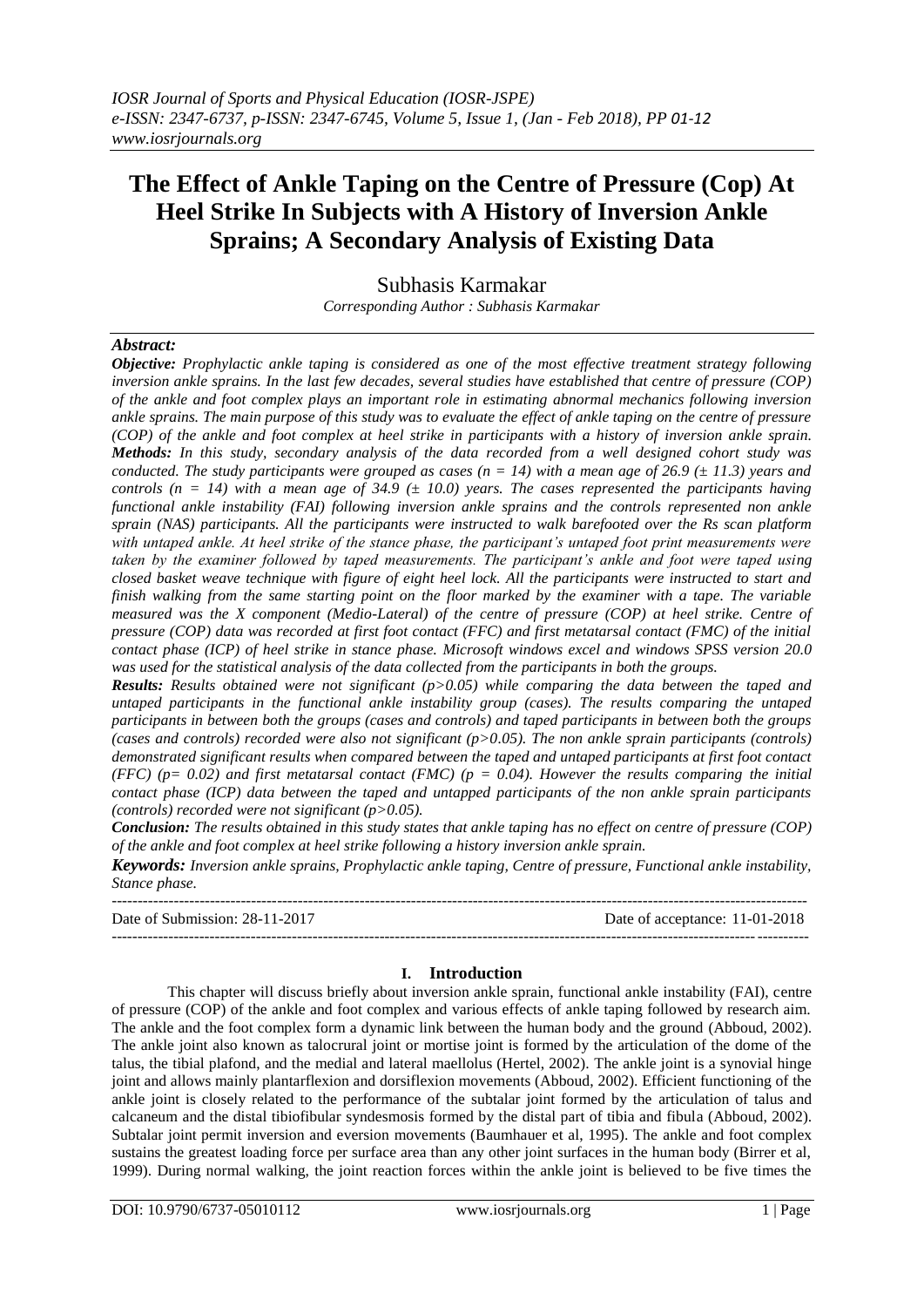total body weight which clearly establishes the fact that ankle joint is highly prone to injury than other joints in human body (Birrer et al, 1999).

Ankle sprains are considered as one of the most common musculoskeletal injury affecting the human body (Dong Je et al, 2009). Of all ankle injuries, inversion ankle sprains occurs most frequently (Shima et al., 2005). It is believed that inversion ankle sprains constitute almost 85% of all ankle injuries (Nelson et al., 2007). The prevalence of inversion ankle sprains is high in contact sports like football, hockey, and rugby however it also affects general population living sedentary lifestyle (Nelson et al., 2007). According to the epidemiological findings by Rogier et al (2008), about 5000 ankle injuries are treated per day in the United Kingdom and they are only due to acute inversion ankle sprains. An ankle sprain can be defined as a sudden injury which generally stretches fibers of the ligament (Benedetti et al, 1999). According to O'Donoghue (1976, Cited in Benedetti et al, 1999), ankle sprains can be classified as first degree, second degree and third degree sprains. The first degree sprains are mild sprains which causes slight tearing of the ligament fibers with minimal hemorrhage (O'Donoghue 1976, Cited in Benedetti et al, 1999). The second degree sprains results in an incomplete tear of the ligament with mild laxity, instability, slight reduction in function, strength and the potential for loss of proprioception in future (O'Donoghue 1976, Cited in Benedetti et al, 1999). The third degree ankle sprains are considered as severe ankle sprains resulting in complete disruption of the ligament fibers along with gross instability, laxity, and potentially a complete loss of full function, strength, proprioception (O'Donoghue, 1976, Cited in Benedetti et al, 1999). Most of the ankle injuries including inversion ankle sprains are generally perceived as benign and self limiting in nature and responds well to the conservative management (Barnsley and [Anandacoomarasamy,](http://bjsm.bmj.com/search?author1=A+Anandacoomarasamy&sortspec=date&submit=Submit) 2005). Although in some cases residual symptoms may persists for few months to years depending on the immediate treatment interventions implemented and lifestyle followed after injury (Barnsley and [Anandacoomarasamy,](http://bjsm.bmj.com/search?author1=A+Anandacoomarasamy&sortspec=date&submit=Submit) 2005). General symptoms following acute inversion ankle sprains mostly include pain, inflammation, and loss of motion etc (Olmsted et al, 2004).

Understanding the mechanism of inversion ankle sprains is crucial for planning its appropriate management and prevention (Karlsson and Andreasson, 1992). Inversion ankle sprains mostly results from the biomechanical abnormalities of the ankle and the foot complex during gait cycle (Wright et al, 2000). The inadequate positioning of the ankle and foot while impacting the ground during walking or landing from a jump causes forced plantar flexion and inversion of the ankle and foot complex causing direct damage to the lateral ankle and foot structures (Willems et al, 2004). The anterior talofibular ligaments (ATFL) most frequently get injured following inversion ankle sprains as this ligament has the lowest ultimate load 138.9N as compared to posterior talofibular ligament (PTFL) i.e. 261.2N and calcanofibular ligament (CFL) i.e. 345.7N as per data obtained from the mechanical tests on normal ankles (Bozkurt and Doral, 2006). Other lateral ankle complex structures constituting of posterior talofibular ligament (PTFL), calcanofibular ligament (CFL), peroneal muscles, and tendons also remain at high risk for damage following inversion ankle sprains depending on the severity of the injury (Karlsson and Andreasson, 1992). Williems et al (2004) reported that injury to the ankle and foot structures following inversion ankle sprains can often lead to biomechanical instability of the ankle and the foot complex. According to Pijnenburg (2000), 40% inversion ankle sprain injuries can potentially progress to cause chronic ankle instability (CAI) if not managed effectively. Pijnenburg (2000) further reported that acute inversion sprains can even result in functional instability of the ankle and foot complex long after the apparent signs and symptoms of the original injury have resolved owing to the pathologic laxity of lateral ankle and foot ligaments. Functional ankle instability (FAI) is a late complication of acute inversion ankle sprain and can be best described as 'a tendency of the ankle and foot complex to repeatedly give way' during functional activities like walking (Freeman et al, 1965). Functional ankle instability (FAI) affects about 10% to 30 % of the people suffering acute inversion sprains and is mostly associated with problems related to ankle musculature, decreased proprioception, loss of balance and ligamentous laxity (Caulfield and Garrett, 2000).

Estimation of ground reaction forces (GRF) using plantar force plate platforms is considered as one of the most valid and reliable instrument in investigating ankle and foot pathology following lower limb injuries (Morley et al, 2010). Ground reaction forces (GRF) are generally the forces exerted by the ground on the foot during foot contact (De Wit et al, 2000). The centre of pressure (COP) of the ankle and foot is the place where all the ground reaction forces (GRF) acts on the foot (Rocchi et al, 2004). Centre of pressure (COP) of the ankle and foot complex is considered as a critical measure of gait and balance in lower limb injuries including inversion ankle sprains (Cornwall et al, 2003). Several studies have reported variation in the centre of pressure (COP) of the ankle and foot complex following inversion ankle sprains. Nyska et al (2003) stated that more forces concentrated under the mid foot and lateral forefoot during the stance phase of gait in patients with recurrent ankle sprains (RAS). Williems et al (2004), while evaluating gait related risk factors for subjects with inversion ankle sprains reported that subjects who are at risk of sustaining an inversion sprain has a laterally situated centre of pressure (COP) at first foot contact (FFC). Likewise Monaghan et al (2006) also noticed a more inverted position of the foot before and after initial contact during gait in participants with functional ankle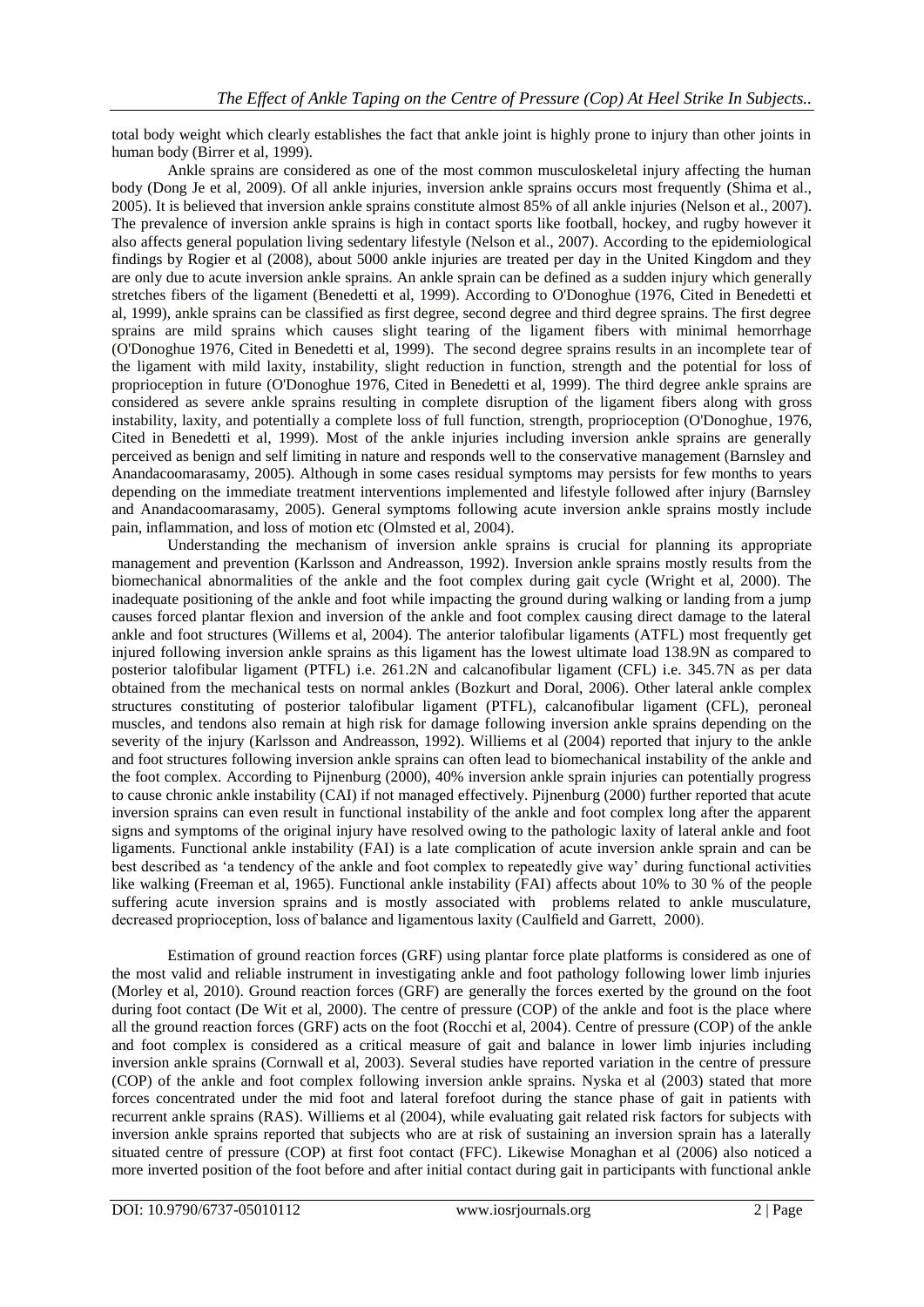instability (FAI). Examination of centre of pressure (COP) of the ankle and foot complex following inversion ankle sprains provides vital information regarding the existing foot pathology which can play an important role in its prevention and rehabilitation (Williems et al (2004).

Management of inversion ankle sprains draws significant argument in the present time despite having diverse treatment measures (Hertel, 2002). Researchers have evaluated several treatment measures concerning the management of inversion ankle sprains i.e. immobilization by cast, functional treatment by tape or brace, surgical treatment etc but treatment selection still remains controversial which can be attributed mostly to the complexity of the ankle and foot injuries and ineffectiveness of the applied management strategies (Wolfe et al, 2001). Ankle taping is considered as the treatment of choice by most of the clinicians following acute inversion sprains due to its lower cost and greater functional independence when compared to braces and cast immobilization (Olmstead et al, 2004). There have been many clinical and experimental studies that have attempted to identify the mechanism by which ankle taping prevent inversion ankle sprains or functional ankle instability (FAI). Robbins et al. (1998) reported that ankle taping plays an important role in modifying impaired proprioception following inversion ankle sprains. Robbins et al (1998) stated that prophylactic ankle taping provides essential cutaneus cues to the injured part by uniting the skin of the foot with the leg by the traction of the tape which in turn increases the afferent feedback from the injured site enhancing ankle joint position sense. Likewise Karlsson and Andreasson (1992) reported that ankle taping improves peroneal muscle response following inversion ankle sprains which plays an important role in counteracting potentially injurious inversion force after landing during injury. The knowledge gained by these studies is of great clinical value but the effects of ankle taping on ankle joint mechanics or gait parameters following inversion ankle sprains have not been established by any of these studies. Studies over the years have mostly discussed regarding the clinical effects of ankle taping following ankle and foot pathologies with very little research done regarding the potential effects of ankle taping on biomechanical parameters including centre of pressure (COP) of the ankle and foot complex following inversion ankle sprains.

The specific research aim in this study was to examine the effect of ankle taping on the centre of pressure (COP) of the ankle and foot complex at heel strike in the participants with a history of inversion ankle sprain. In this study, secondary analysis of the data recorded from a cohort study was examined.

# **II. Methodology**

# **2.1Study participants**

The participants were recruited from students and staff at the University of East London. Fourteen adults (mean age: 37 years; mean height: 171 cm and mean body mass: 75 kgs) with a self reported history of inversion ankle sprain having functional ankle instability (FAI) were matched to a control group of another fourteen adults with no previous history of any inversion ankle sprain (Non ankle sprain participants) (Mean age: 35 years; Mean height: 169 cm; Mean body mass: 71 kg). Exclusion criteria of the participants constituted of any history of a surgical procedure involving the lower leg, ankle or foot or any neurological deficits or gait abnormalities. The study was approved by the ethical committee of the School of Health and Biosciences, University of East London. The participants were briefed about the aim of the study and the informed consent was given by all the participants prior to the testing. All the participants were recruited and tested by the same examiner.

# **2.3Study design**

In this study, secondary analysis of the data recorded from a well designed cohort study was conducted. Sample size estimation was done in the main study however no sample size calculations were conducted. Participants were tested individually at prearranged time in the biomechanics laboratory of the University of East London. Prior to testing all participants completed a questionnaire (Hubbard and Kaminski, 2002) to determine if functional ankle instability (FAI) was present. The reliability of the study questionnaire was not evaluated in the main study as no standard protocol exists to estimate functional ankle instability (FAS) following inversion ankle sprains (Donahue et al, 2011). Participants who did not meet the criteria for having functional ankle instability (FAI) were assigned to the control group. The dominant ankle of the control group participants determined by kicking a ball against a wall was used for all testing (Right ankle = 12 and Left ankle  $= 2$ ). For the cases the affected ankle was chosen for examination (Right ankle  $= 14$ ). Prior to testing all participants height and weight was measured by the examiner. Height was measured using Harpenden stadiometer. The stadiometer was mounted on a straight wall at 90° angle to the floor. The heel plate mounted on the floor was in the same vertical plane as the backboard of the stadiometer. The floor was level and free of carpeting to prevent any measurement errors. The participants were asked to stand straight with their heels touching the upright of the stadiometer and look straight ahead. The level was brought down to touch the top of their head. The height recorded was taken to the nearest 0.5 cm. Weight was measured in kilograms by using a weight machine. The participants were instructed to wear loose clothing during weight measurements and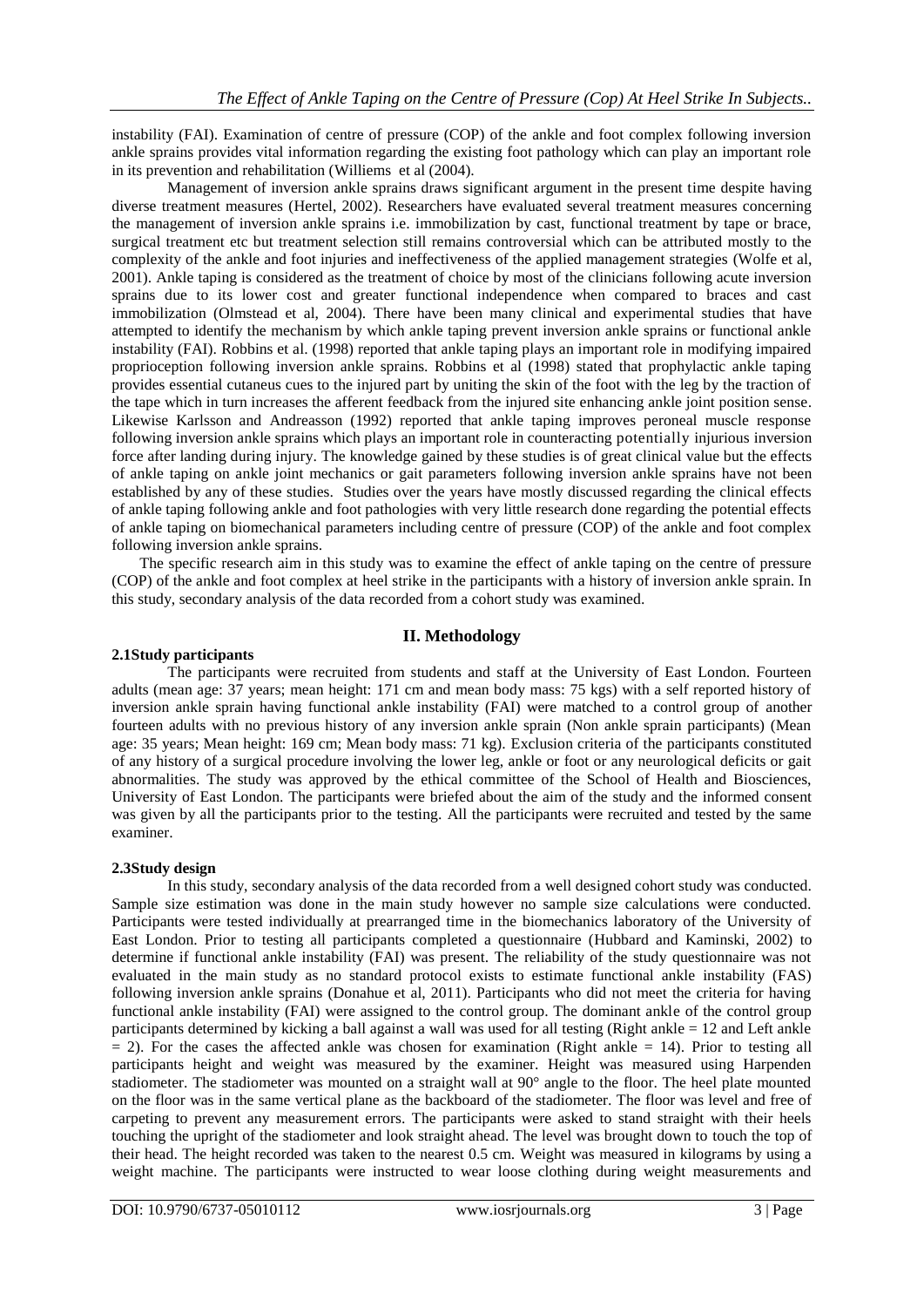remove any jewellery items from the body along with shoes and socks to record correct data. The ankle was examined clinically for the evidence of any swelling or ecchymosis by the examiner. Anterior drawer test and talar tilt test was performed by the examiner to confirm functional ankle instability (FAI) following inversion ankle sprains. The examiner performed the anterior drawer test by stabilizing the tibia and fibula (lower leg) with one hand and drawing the talus forward with the other hand with the patient in sitting position with knee bending down from the edge of the bench and ankle in plantar flexion (Magee, 2002). The test was indicated as positive when the patient complained of pain during or after the testing procedure confirming ligamentous injury of the anterior talofibular ligament (ATFL) (Magee, 2002). For the talar tilt test, the examiner again stabilised the tibia and fibula and pushed the ankle joint into inversion stressing the lateral complex (Magee, 2002). The test was implicated as positive when the patient complained of pain indicating injury to the lateral ligaments of the ankle and foot complex (Magee, 2002)

### **2.4Equipment Setup**

A foot scan pressure plate (Rs Scan International) was used to record plantar pressure. The pressure plate was 578mm x 418mm in size, having 4096 Sensors with a capacity of 300Hz. The pressure plates were mounted onto a hard levelled floor with a two meter walkway either side of the plate. The half meter Rs Scan foot scan USB system was connected to a compatible Toshiba computer where the data was recorded. The force data were digitally converted and stored in the computer for subsequent analysis.

### **2.5Experimental procedure**

Before the actual testing the participants were instructed to practice walking barefooted along the walkway, striking the correct foot on the pressure plate to become familiar with the procedure. After familiarization, three valid footprints of the participants were measured. Untaped foot print measurements were taken by the examiner initially followed by taped measurements. The trial was considered to be valid when the following criteria were meet i.e., a heel strike pattern observed by the examiner, walking speed within the outlined boundaries, no adjustment in step length or step frequency to aim on the pressure plate. All the participants were instructed to start and finish walking from the same starting point within a specific boundary marked by the examiner with a tape. The participants were instructed to walk in their normal gait pattern and the walking speed of the participants was not recorded. The participant's ankles were taped by closed basket weave technique with figure of eight heel lock by the examiner. The examiner also attached foam under wrap to protect the leukotape sticking to the skin. New under wrap was used to minimize cross infection. The participants were advised to refrain from the testing procedure in case of any discomfort and inform the examiner. The foot width and length were measured from the imprint captured by the system and reported in millimetres. Centre of pressure of the ankle and foot complex was measured for all participants in both the groups (cases and controls) in untaped and taped circumstances following which the data was recorded. X coordinate of the centre of pressure (COP) was recorded in this study which corresponds to the centre of pressure (COP) displacement of the ankle and foot in the medial-lateral direction (Figure 1). For the *X*-axis examination of the centre of pressure (COP), lateral direction was signed as negative (-) degree and the medial side direction signed as positive (+) degrees when calculated from the midline of the plantar surface of the foot (Figure 1) (Wiliems et al, 2004).



**Figure 1:** The X component (Medial-Lateral) and Y component (Anterior-Posterior) of Centre of pressure (COP) Source: Wiliems et al (2004)

The Cop X- component was identified at each of the two instants, first foot contact (FFC) and first metatarsal contact (FMC). First foot contact (FFC) can be defined as the instant the foot make its first contact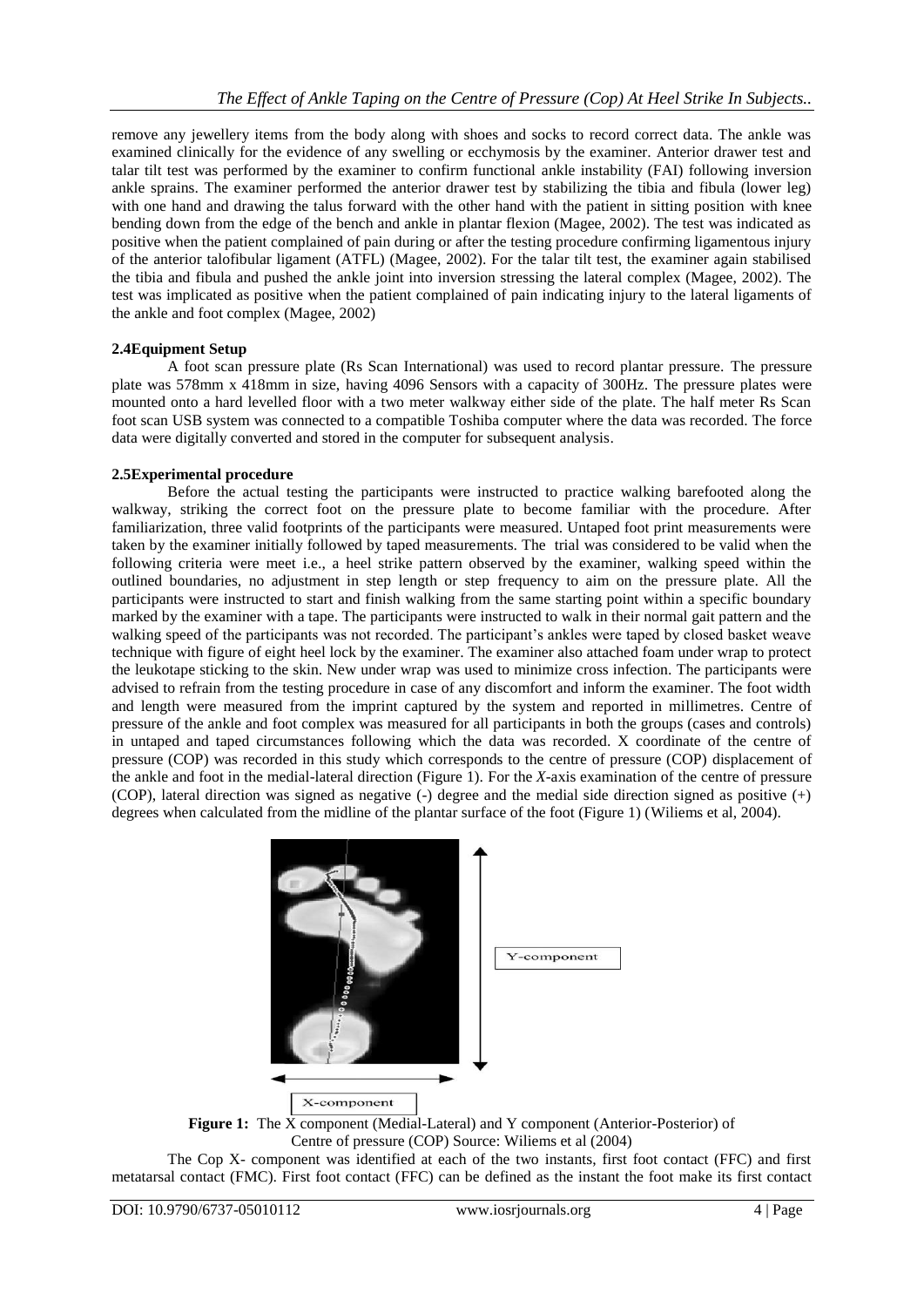with the pressure plate (Figure 2) (Willems et al, 2005). First metatarsal contact (FMC) can be defined as the instant when one of the metatarsal heads contacts the pressure plate (Figure 3) (Willems et al, 2005). The First foot contact (FFC) and First metatarsal contact (FMC) instants were identified and centre of pressure for initial foot contact (ICP ∆COP) was calculated by subtracting the centre of pressure of first foot contact (FFC CoP) from centre of pressure of first metatarsal contact (FMC CoP). (Williems et al, 2005).



ICP∆CoP = FMC CoP- FFC CoP

Figure 2: First foot contact (FMC) of initial contact phase (ICP) Source: Wiliems et al (2004)



**Figure 3:** First metatarsal contact (FMC) of initial contact phase (ICP) Source: Wiliems et al (2004)

### **2.6Statistical methods**

Statistical analysis was performed using Microsoft windows excel and windows SPSS version 20.0. The distribution of the data was explored by Kolmogorov-Smirnov test and found to be normally distributed. The statistical significance was estimated by calculating p values ( $p < 0.05$ ). Age, height, weight, foot width, foot length values of the participants from both the groups (cases and controls) were recorded and mean, standard deviations were calculated. Mean and standard deviation values of the participants from both the groups (cases and controls) were compared for age, height, weight, foot width, foot length to evaluate any statistically significance results. Following evaluation of the anthropometric data comprising height, weight, age along with foot length and foot width, centre of pressure (COP) values of the participants from both the groups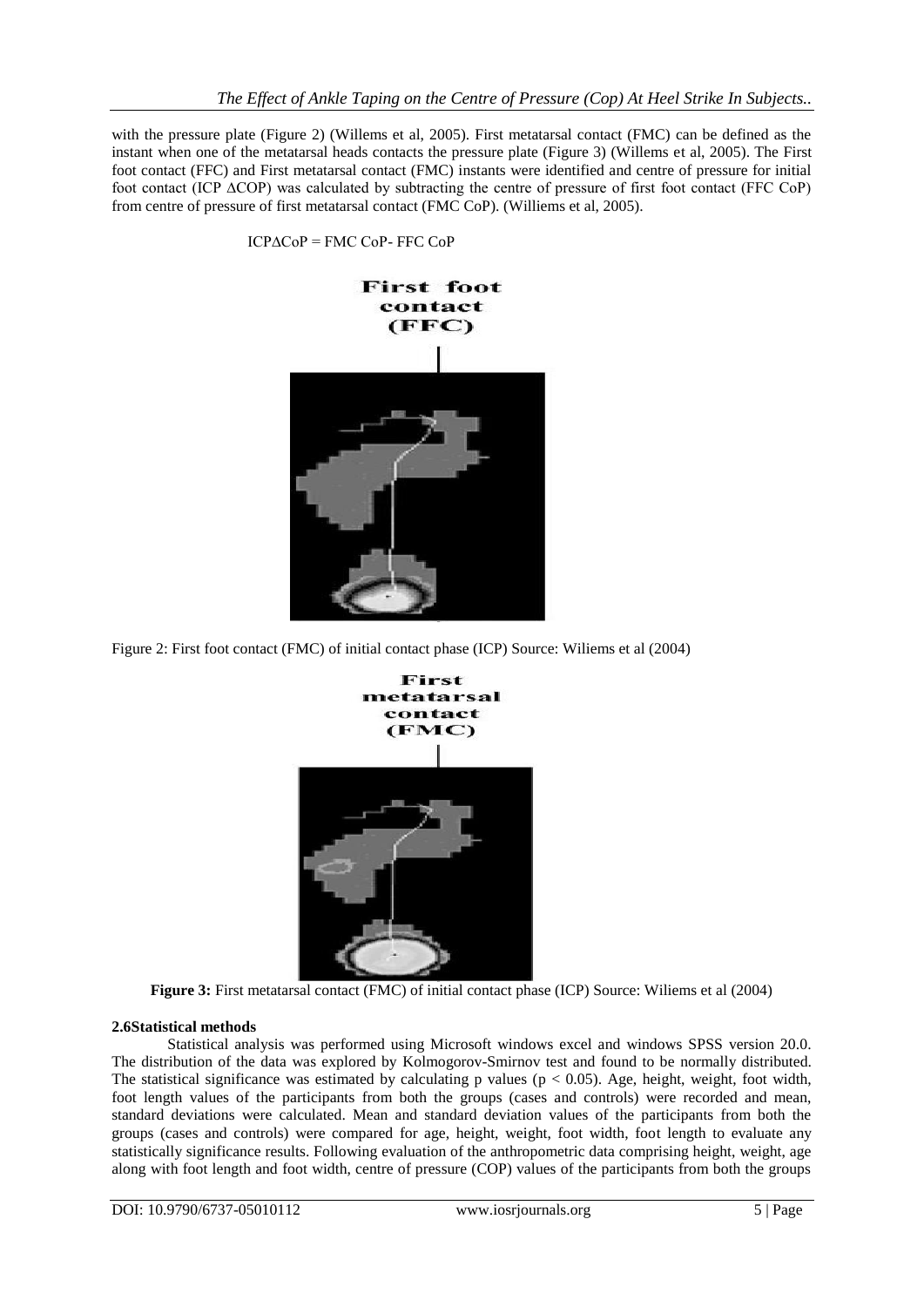were analysed. Mean and standard deviations were calculated for the centre of pressure (COP) values recorded from the participants of both the groups (cases and controls) in taped and untapped conditions. Comparison of centre of pressure (COP) values were done both within the individual study groups i.e. cases with ankle taping and without ankle taping, controls with ankle taping and without ankle taping and in between the two study groups i.e. cases and controls with ankle taping, cases and controls without ankle taping. Differences between the control and the cases in between the groups were examined using independent t-tests. Paired *t*-tests were undertaken to evaluate the difference in centre of pressure between the taped and untapped ankles within the individual study groups. Following all comparisons, the statistical significance of the differences was estimated and study results were summarised. In the next chapter study results will be discussed.

# **III. Results**

### **3.1Introduction**

This chapter will provide a detailed summary about the present study results. Mean, standard deviation and p values calculated during data analysis were compared between the different study groups to inspect any significant results (p < 0.05). The study results analysed were summarised in five separate tables in this chapter. Table 1 represented the figures comparing age, height, weight, foot width and foot length between the cases (Functional ankle instability) and controls (Non ankle sprains). Table 2, 3, 4 and 5 represented the X component values for the centre of pressure (COP) at heel strike comparing cases and controls without ankle taping, cases and controls with ankle taping, cases with and without ankle taping, controls with and without ankle taping.

| Table 1: Comparison of Age, height, weight and foot width and foot length between cases (Functional ankle |                                              |  |  |
|-----------------------------------------------------------------------------------------------------------|----------------------------------------------|--|--|
|                                                                                                           | instability) and controls (Non ankle sprain) |  |  |

|                  | <b>Functional Ankle Instability (FAI)/ Non Ankle</b><br>Sprain (NAS) | Mean           | <b>SD</b>    | <b>P</b> - Value |
|------------------|----------------------------------------------------------------------|----------------|--------------|------------------|
| AGE (YEARS)      | FAI<br><b>NAS</b>                                                    | 36.9<br>34.9   | 11.3<br>10.0 | 0.62             |
| WEIGHT (KG)      | FAI<br><b>NAS</b>                                                    | 75.6<br>70.9   | 14.7<br>14.5 | 0.40             |
| HEIGHT (CM)      | FAI<br><b>NAS</b>                                                    | 170.6<br>169.3 | 10.0<br>8.6  | 0.71             |
| FOOT WIDTH (CM)  | FAI<br><b>NAS</b>                                                    | 9.4<br>8.9     | 0.7<br>0.7   | 0.09             |
| FOOT LENGTH (CM) | <b>FAI</b><br><b>NAS</b>                                             | 26.3<br>26.7   | 2.2<br>2.0   | 0.67             |

In Table 1, age (Yrs), weight (Kg), height (Cm), foot width (Cm) and foot length (Cm) of all participants in cases (functional ankle instability) were compared with controls (non ankle sprain). Study results demonstrated no significant findings when study parameters were compared between the participants of both the groups ( $p > 0.05$ ) establishing the fact that participants were evenly distributed between the study groups.

| <b>Table 2: X</b> component values for the centre of pressure (COP) at heel strike comparing cases (Functional ankle |  |                                                                   |  |
|----------------------------------------------------------------------------------------------------------------------|--|-------------------------------------------------------------------|--|
|                                                                                                                      |  | instability) and controls (Non ankle sprain) without ankle taping |  |

| $\frac{1}{2}$ |                      |         |           |                |
|---------------|----------------------|---------|-----------|----------------|
|               | <b>Untaped Ankle</b> | Mean    | <b>SD</b> | <b>P-Value</b> |
| FFC (MM)      | FAI                  | $-4.24$ | 4.31      | 0.15           |
|               | <b>NAS</b>           |         |           |                |
|               |                      | $-1.52$ | 5.33      |                |
| FMC (MM)      | FAI                  | $-4.36$ | 3.28      | 0.39           |
|               | <b>NAS</b>           |         |           |                |
|               |                      | $-3.07$ | 4.51      |                |
| ICP(MM)       | FAI                  | $-0.12$ | 2.66      | 0.13           |
|               | <b>NAS</b>           |         |           |                |
|               |                      | $-1.54$ | 2.21      |                |

In Table 2, X component values for the centre of pressure (COP) at heel strike i.e. first foot contact (FFC), first metatarsal contact (FMC) and initial contact phase (ICP) was compared between cases (Functional ankle instability) and controls (Non ankle sprain) without ankle taping. The X-component value of the COP for FFC is situated more laterally for the cases  $(-4.24)$  than the controls  $(-1.52)$  without ankle taping. Quite similar to FFC findings, FMC values also demonstrated more lateral deviation of COP for cases (- 4.36) than controls (- 3.07) without ankle taping. However while comparing the initial contact phase (ICP) data between the cases and controls without ankle taping, COP findings of the control group (-1.54) demonstrated more lateral deviation than the cases (-0.12). No significant differences were noted when FFC, FMC and ICP values were compared between cases and controls without ankle taping  $(p > 0.05)$ . Standard deviation values recorded were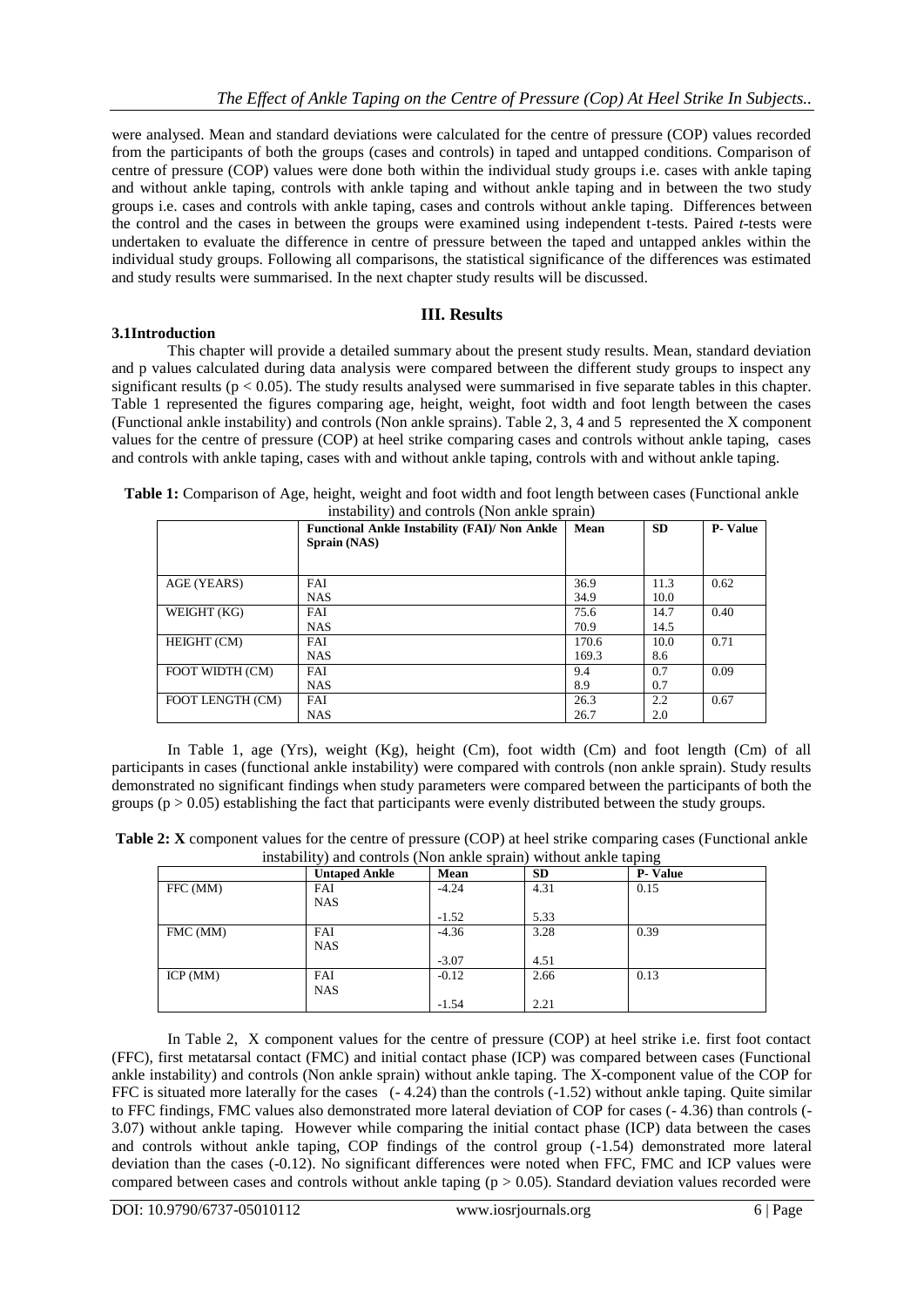quite high when FFC, FMC and ICP values were compared between the groups (cases and controls) without ankle taping signifying greater variance of the data recorded from the mean reducing the internal validity of the depicted results.

| Table 3: X component values for the centre of pressure (COP) at heel strike comparing cases (functional ankle |  |
|---------------------------------------------------------------------------------------------------------------|--|
| instability) with controls (non ankle s                                                                       |  |

|          | <b>Taped ankle</b> | Mean    | <b>SD</b> | <b>P-Value</b> |
|----------|--------------------|---------|-----------|----------------|
| FFC (MM) | <b>FAI</b>         | $-5.01$ | 4.45      | 0.78           |
|          | <b>NAS</b>         |         |           |                |
|          |                    | $-5.51$ | 4.98      |                |
| FMC (MM) | <b>FAI</b>         | $-4.96$ | 5.20      | 0.83           |
|          | <b>NAS</b>         |         |           |                |
|          |                    | $-5.37$ | 4.82      |                |
| ICP(MM)  | <b>FAI</b>         | 0.05    | 2.56      | 0.93           |
|          | <b>NAS</b>         |         |           |                |
|          |                    | 0.14    | 2.95      |                |

prain) with ankle taping

In Table 3, X component values for the centre of pressure (COP) at heel strike i.e. first foot contact (FFC), first metatarsal contact (FMC) and initial contact phase (ICP) were compared between cases (Functional ankle instability) and controls (Non ankle sprain) with ankle taping. FFC values of the cases (-5.01) with ankle taping depicted less lateral deviation of the COP than the controls (-5.51) with ankle taping. Likewise FMC values also demonstrated less lateral deviation of the COP for the cases (- 4.96) with ankle taping than the controls (-5.37) with ankle taping. Contrast to the findings of FFC and FMC, the ICP values demonstrated medial displacement of the COP both in cases (0.05) and in controls (0.14) with ankle taping. However all the comparisons between FFC, FMC and ICP between the groups (cases and controls) depicted insignificant results  $(p > 0.05)$ . Standard deviations were again noted high while comparing FFC, FMC and ICP between the groups with taping reducing validity of the study results.

**Table 4:** X component value for the centre of pressure (COP) at heel strike comparing cases (functional ankle instability group) with and without ankle taping

|          | <b>Functional ankle Instability (FAI)</b> | Mean    | ---<br><b>SD</b> | <b>P-Value</b> |
|----------|-------------------------------------------|---------|------------------|----------------|
| FFC (MM) | <b>TAPED ANKLE</b>                        | $-5.01$ | 4.45             | 0.18           |
|          | <b>UNTAPED ANKLE</b>                      |         |                  |                |
|          |                                           | $-4.24$ | 4.31             |                |
| FMC (MM) | <b>TAPED ANKLE</b>                        | $-4.96$ | 5.20             | 0.48           |
|          | <b>UNTAPED ANKLE</b>                      |         |                  |                |
|          |                                           | $-4.36$ | 3.28             |                |
| ICP(MM)  | <b>TAPED ANKLE</b>                        | 0.20    | 2.44             | 0.63           |
|          | <b>UNTAPED ANKLE</b>                      |         |                  |                |
|          |                                           | $-1.20$ | 2.66             |                |

In Table 4, X component values for the centre of pressure (COP) at heel strike i.e. first foot contact (FFC), first metatarsal contact (FMC) and initial contact phase (ICP) were compared between the participants of the functional instability group (cases) in ankle taped and untaped conditions. The X-component value of the COP at FFC deviated more laterally for the taped participants (-5.01) than the untaped participants (-4.24) in the cases. FMC values recorded also depicted more lateral deviation of COP for the taped participants (-4.96) than the untaped participants (-4.36). However when overall ICP values were compares, contrasting findings were observed between taped and untaped participants of the cases i.e. taped participants depicted medial displacement of COP (0.20) whereas untaped participants depicted lateral deviation of COP (-1.20). No significant results were noted in any of the comparisons ( $p > 0.05$ ).

| <b>Table 5:</b> X component value for the centre of pressure (COP) at heel strike comparing controls (non ankle |  |
|-----------------------------------------------------------------------------------------------------------------|--|
| sprain participants) with and without ankle taping                                                              |  |

| $\mathcal{L}_{\text{S}}$ parameter $\mathcal{L}_{\text{S}}$ and $\mathcal{L}_{\text{S}}$ and $\mathcal{L}_{\text{S}}$ |                         |         |           |                |  |  |
|-----------------------------------------------------------------------------------------------------------------------|-------------------------|---------|-----------|----------------|--|--|
|                                                                                                                       | <b>Non Ankle Sprain</b> | Mean    | <b>SD</b> | <b>P-Value</b> |  |  |
| FFC (MM)                                                                                                              | <b>TAPED ANKLE</b>      | $-5.51$ | 4.98      | 0.02           |  |  |
|                                                                                                                       | <b>UNTAPED ANKLE</b>    |         |           |                |  |  |
|                                                                                                                       |                         | $-1.53$ | 5.33      |                |  |  |
| FMC (MM)                                                                                                              | <b>TAPED ANKLE</b>      | $-5.37$ | 4.82      | 0.04           |  |  |
|                                                                                                                       | <b>UNTAPED ANKLE</b>    |         |           |                |  |  |
|                                                                                                                       |                         | $-3.07$ | 4.52      |                |  |  |
| ICP (MM)                                                                                                              | <b>TAPED ANKLE</b>      | 0.14    | 2.95      | 0.10           |  |  |
|                                                                                                                       | <b>UNTAPED ANKLE</b>    |         |           |                |  |  |
|                                                                                                                       |                         | $-1.5$  | 2.21      |                |  |  |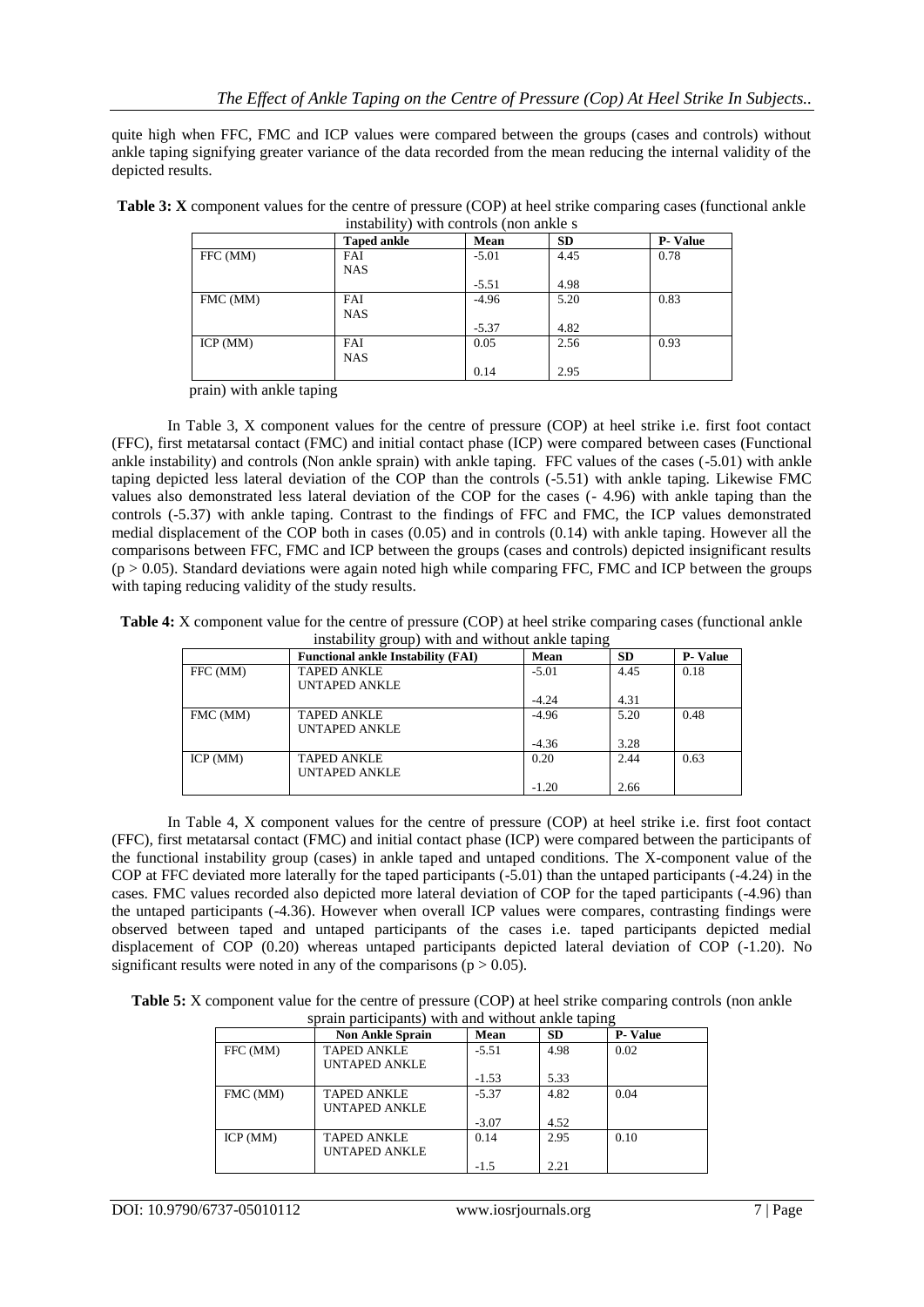In Table 5, comparisons were made for the X component value for the centre of pressure (COP) between the taped and untaped participants of the control group. The X-component value of the COP for FFC is situated more laterally for the taped participants than the untaped participants in the control group. The findings suggest statistical significant result with  $P = 0.02$ . FMC values when compared between the taped and untapped participants of the control groups also depicted more lateral deviation for the taped participants than the untapped participants. The findings again suggested statistical significant finding with  $p = 0.04$ . However when ICP were compared, it was seen that taped participants (0.14) demonstrated medial deviation but the untaped participants (-1.5) demonstrated lateral deviation of COP. Results suggested insignificant findings (p>0.05).

# **III. Discussion**

Over the years numerous researches were conducted to evaluate the clinical benefits of ankle taping following inversion ankle sprains. The knowledge gained by these studies is of great clinical value but the effects that ankle taping has on biomechanical gait parameters have not been determined by any of these studies. In the present study, individuals with a history of inversion ankle sprains and having functional ankle instability  $(n=14)$  were compared with controls  $(n=14)$  without any ankle sprains to evaluate the effects of ankle taping on centre of pressure of the ankle and foot at heel strike of gait cycle. The clinical findings of the present study states that ankle taping does not have any effects on centre of pressure (COP) of the ankle and foot complex at heel strike following a history of inversion ankle sprains. The study findings are discussed below as per analysis:

#### **Comparison of Age, height, weight with foot width and foot length between cases (Functional ankle instability) and controls (Non ankle sprain)**

Risk factor estimation following inversion ankle sprains plays an important role in the diagnosis, management and future prevention of similar injuries (Hertel, 2002). Age, height and weight, foot width and foot length are considered as prospective risk factors for inversion ankle sprains by many researchers (Murphy et al, 2003). Although there is much controversy regarding the actual effect of the following risk factors on the injury mechanism of inversion ankle sprains, none of the risk factors can be neglected during diagnosis (Murphy et al, 2003). In this study, prospective risk factors for ankle inversion sprain i.e. age, height, weight, foot width and foot length were evaluated and matched between cases (functional ankle instability) and controls (non ankle sprains) to eliminate presence of any compounding factor (Bland and Altman, 1994). Unevenly distributed risk factors between the cases and controls have the capability to influence the study results (Bland and Altman, 1994). Comparison all the risk factors between the participants of both the groups demonstrated insignificant results ( $p > 0.05$ ) supporting the fact the participants in both the study groups have similar traits. This comparison not directly answers the research question but it plays an important role in establishing the fact the participants in both the study groups have similar features.

#### **X component values for the centre of pressure (COP) at heel strike comparing cases (Functional ankle instability) and controls (Non ankle sprain) without ankle taping**

While comparing X component value of COP between cases and controls without any ankle taping, FFC values depicted more lateral deviation of COP for the cases (-4.24) than the controls (-1.52). X component value of COP at FMC also demonstrated similar results with more lateral deviation for cases (-4.36) than the controls (-3.07). More lateral deviation of COP at FFC and FMC demonstrated less lateral ankle stability for the cases (functional ankle instability) following inversion ankle sprains than the healthy controls group with no ankle sprains while ankles were not taped (Nyska et al, 2003; Williems et al, 2004; Monaghan et al, 2006). The exact cause of lateral deviation of COP for the cases was not known in this study but it may be due to less strength of the lateral ankle ligaments and peroneal muscle tendons (ankle evertors) to counteract the strong invertor force during gait (Sawkins et al, 2005; Karlsson and Andreasson, 1992). The present study results can be correlated to the findings of Williems et al (2004), who also noted more laterally deviated X component of COP at FFC (cases  $= -2.75$ , controls  $= -1.95$ ) and FMC (cases  $= -2.00$ , controls  $= -1.14$ ) for the cases than the controls without any taping while evaluating gait related risk factors for inversion sprains in a physically active population. The case group in the study by Williems et al (2004) constituted of participants having inversion ankle sprain and the control group constituted of healthy adults without any ankle sprain. Williems et al (2004) documented unstable lateral ankle complex following inversion ankle sprain as the possible reason for the lateral deviation for the COP in the cases. Although the present study results depicted similar features as Williems et al (2004), an important fact to note is that williems et al (2004) conducted the study on the participants while running other than normal walking procedure implemented for the testing in the present study. Ground reactive force in running is believed to be three times more than that of walking with more pressure generation under the plantar surface of the foot (Nishikawa, et al, 2002). Apart from FFC and FMC values, when X component value of COP at ICP was compared between the cases and controls without taping it was noted that controls (-1.54)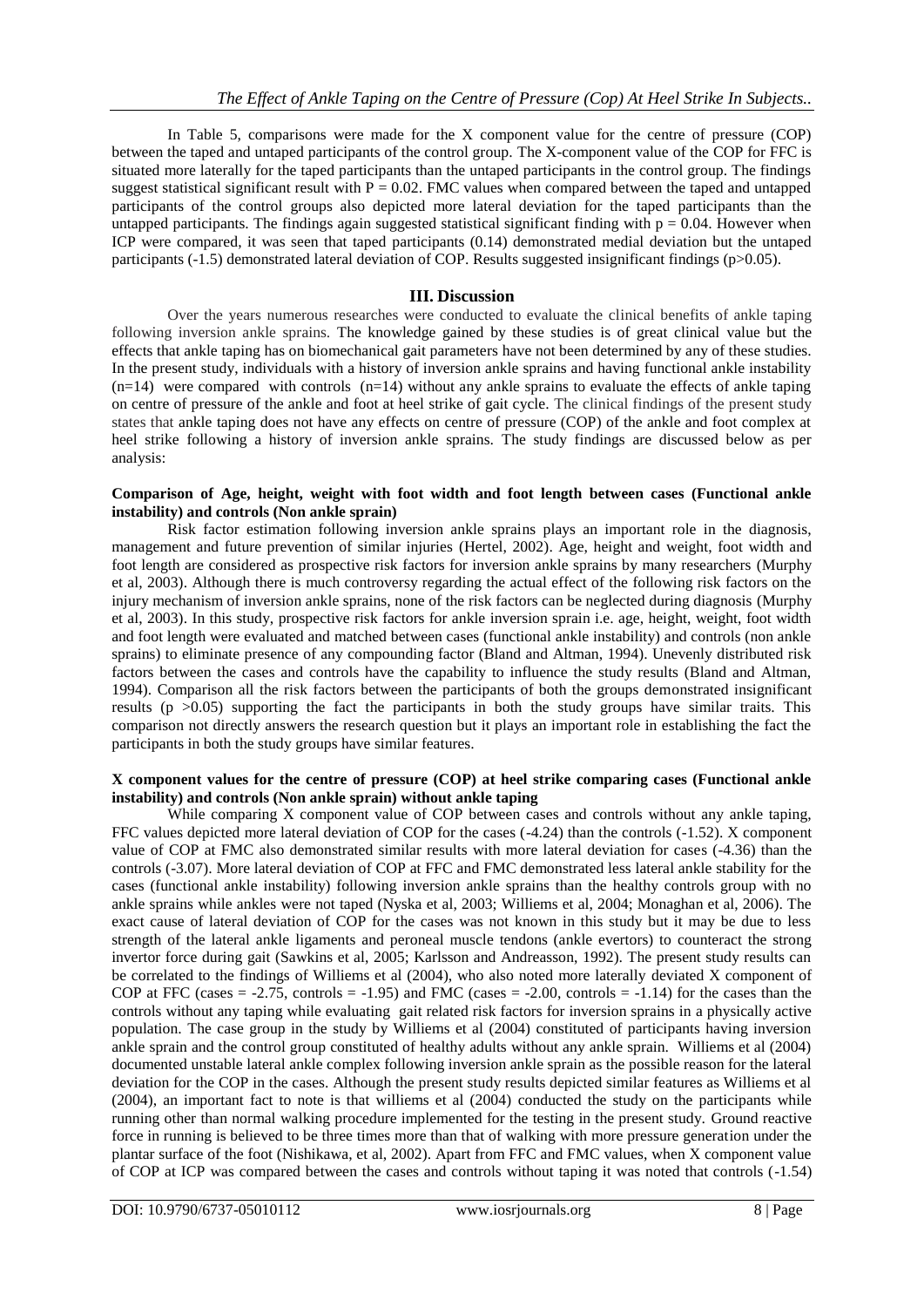deviated more laterally than the cases (-0.12) i.e. a fact which was not hypothesised. Williems et al (2004) while comparing the ICP values between the cases (0.75) and controls (0.81) noted medial deviation of COP for both cases and controls. Williems et al (2004) didn't explain any possible reason for the study findings. All the comparisons between FFC, FMC and ICP between the groups (cases and controls) depicted insignificant results  $(p > 0.05)$  in this study. Standard deviation values recorded were quite high when FFC, FMC and ICP values were compared between the groups (cases and controls) without ankle taping reducing the internal validity of the depicted results.

#### **X component values for the centre of pressure (COP) at heel strike comparing cases (functional ankle instability) with controls (non ankle sprain) with ankle taping**

No previous study was conducted before comparing X component of COP values between the participants having functional ankle instability (FAI) following inversion ankle sprains and the healthy controls having no ankle sprains with ankle taping. While comparing the X component value for COP between cases (functional ankle instability) and controls (non ankle sprain) with ankle taping it was noted that FFC values of both cases and controls were deviated laterally however the cases (-5.01) were less deviated than the controls (- 5.51). In FMC also the cases (-4.96) depicted less lateral deviation of COP than the controls (-5.37). We have seen that the COP value of cases at FFC and FMC deviated more laterally than the controls when ankles were not taped for both the groups (Table = 2). In the present comparison also with ankle taping,  $X$  component value of COP deviated laterally for both cases and controls at FFC and FMC questioning the effect of ankle taping on ankle and foot mechanics following inversion ankle sprains. However when the overall ICP values were calculated, medial deviation of the COP was noticed both in cases (0.05) and in controls (0.14) with ankle taping. Although exact cause of medial deviation of the X component of COP at ICP for cases and controls was not determined in the present study but it may be due to the fact that ankle and foot was not able to accommodate to the changes initially with ankle taped (Williems et al, 2004). All the comparisons between FFC, FMC and ICP between the groups (cases and controls) depicted in this study insignificant results ( $p >$ 0.05). Standard deviations were again noted high while comparing FFC, FMC and ICP between the groups with taping.

#### **X component value for the centre of pressure (COP) at heel strike comparing cases (functional ankle instability group) with and without ankle taping**

While comparing X component value of COP within the functional ankle instability group (cases) with and without ankle taping it was noted that the COP at FFC is situated more laterally for the taped participants (- 5.01) than the untaped participants (-4.24). FMC values recorded also depicted more lateral deviation of COP for the taped participants (-4.96) than the untaped participants (-4.36). In both the cases i.e. FFC and FMC, ankle taping was not able to counteract the force of the ankle invertors and neutralize the ankle and foot complex in the taped participants of the cases (Abboud, 2002). However when the X component value for the ICP was compared for the taped and untapped participants in the cases, medial displacement of the COP was noted for the taped participants (0.20) signifying foot pronation whereas the untaped participants (-1.2) demonstrated lateral deviation of COP (foot supination). The present study result states the fact that ankle taping has got some effects on the X component of COP at ICP but not on FFC and FMC when compared between the taped and untapped participants in the functional ankle instability participants (cases). All the comparisons between FFC, FMC and ICP between the groups (cases and controls) depicted in this study insignificant results  $(p > 0.05)$ .

### **X component value for the centre of pressure (COP) at heel strike comparing controls (non ankle sprain participants) with and without ankle taping**

X component value for COP compared between the taped and untaped participants of the control group demonstrated more laterally deviated COP at FFC for the cases (-5.51) than the controls (-1.53). The results were significant with  $p = 0.02$ . FMC values compared between the taped and untaped participants of the control group also depicted more lateral deviation for the cases (-5.37) than the controls (-3.07). The results were again significant with  $p = 0.024$ . In the control group without any ankle sprains, it was assumed that the participants of both the groups (taped and untaped) will depict neutral COP measurements, but the present study estimating X component value of COP demonstrates great variation of COP for the taped participants when compared with the untapped participants at FFC and FMC. This study however was not able to answer the actual cause of the lateral deviation of COP for the participants with taped ankle. When the ICP values were compared between the taped and untapped participants of the control group, it was noted that taped participants demonstrated medial deviation (0.14) and untaped participants demonstrated lateral deviaton (-1.5). No significant differences were noted (p>0.05). The ICP values supports the fact that taping have some effect on the normal healthy adults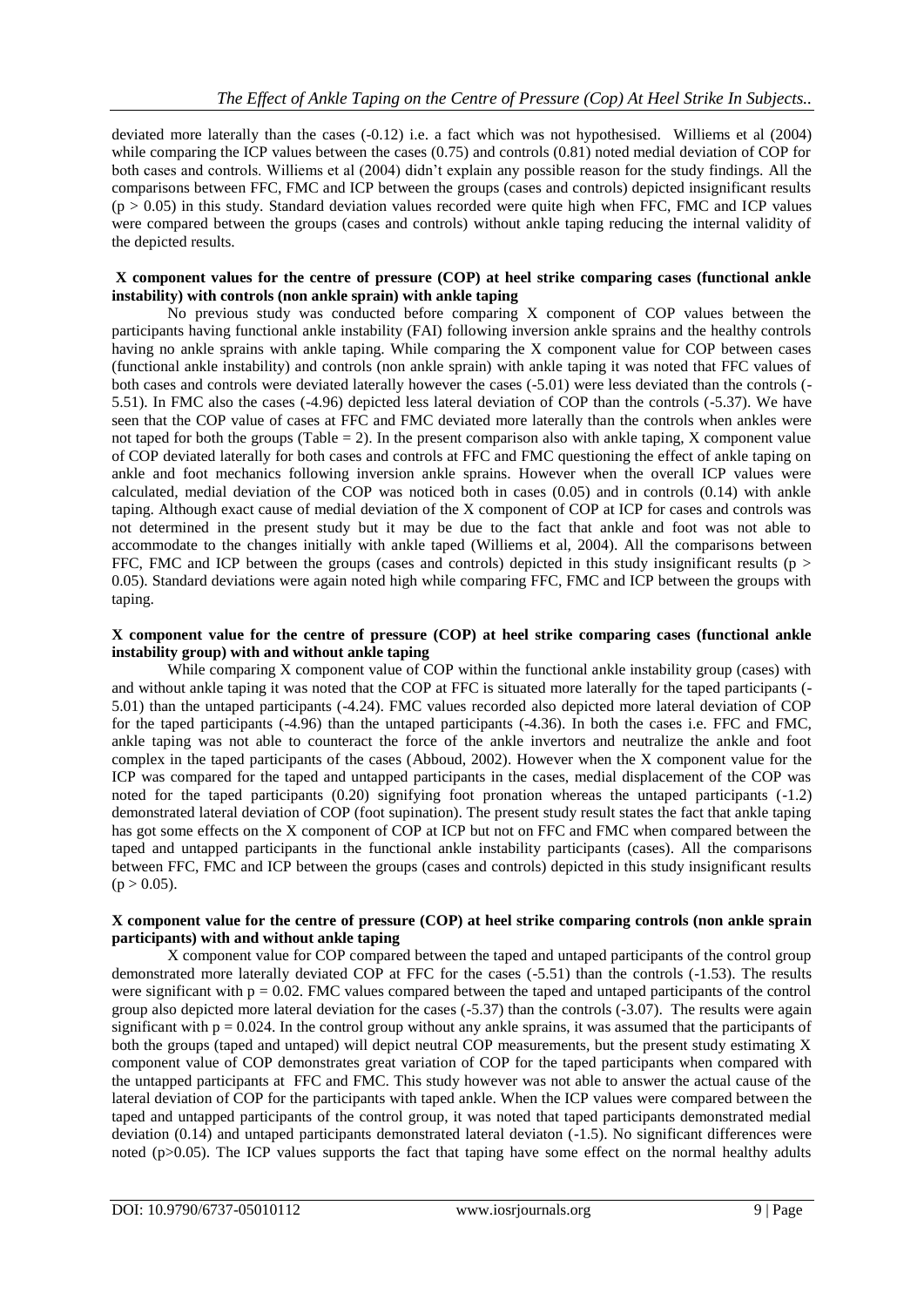without any ankle sprains but future studies are much required to evaluate the role of ankle taping on FFC and FMC components of COP.

#### **References**

- [1]. Abboud, J. (2002) 'Mini-symposium: The elective foot- relevant foot biomechanics', Current Orthopaedics, 16, pp. 165-179.
- [2]. Armsey, T.D., Hosey, R.G. (2004) 'Medical aspects of sports: Epidemiology of injuries, preparticipation physical examination, and drugs in sports', Journal of Clinical Sports Medicine', 23, pp. 255- 279.
- [3]. Backous, D.D., Friedl, K.E, Smith, N.J. (1988) 'Soccer injuries and their relation to physical maturity', American Journal of Diseases in Children, 142, pp. 839–42.
- [4]. Bahr, R., Bahr., E. (1997) 'Incidence of acute volleyball injuries: A prospective cohort study of injury mechanisms and risk factors', Scandavian Journal Medicine and Sciences in Sports, 7, pp. 166–171.
- [5]. Barnsley, L., [Anandacoomarasamy,](http://bjsm.bmj.com/search?author1=A+Anandacoomarasamy&sortspec=date&submit=Submit) A. (2005) 'Long term outcomes of inversion ankle injuries', British Journal of Sports Medicine, 39, pp. 14.
- [6]. Barrett, J.R.**,** Tanji, J.L. (1993) 'High- versus low-top shoes for the prevention of ankle sprains in basketball players- A prospective randomized study', American Journal of Sports Medicine', 21, pp. 582–5.
- [7]. Baumhauer, J.F., Alosa, D.M., Renstro, M.A.F (1995) 'Prospective study of ankle injury risk factors,' American Journal of Sports Medicine, 23, pp. 564–570.
- [8]. Benedetti, R.S., Bartolozzi, A.R., Mandelbaum, B.R. (1999) 'Lateral ankle sprains: A comprehensive review', Journal of Medical Science Sports and Exercise',  $31(7)$ , pp. 429-437.
- **[9].** Bennell, K.L**.**, Malcolm, S.A., Thomas, S.A. (1996) 'Risk factors for stress fractures in track and field athletes. A twelve-month prospective study', American Journal of Sports Medicine, 24, 810–18.
- [10]. Beynnon, B.D., Mmurphy, D.F., Alosa, D.M. (2002) **'**Predictive factors for lateral ankle sprains: a literature review', Journal of Athletic Training, 37(4), pp. 376-380.
- [11]. [Bicici,](http://www.ncbi.nlm.nih.gov/pubmed/?term=Bicici%20S%5Bauth%5D) S., [Karatas,](http://www.ncbi.nlm.nih.gov/pubmed/?term=Karatas%20N%5Bauth%5D) N., [Baltaci,](http://www.ncbi.nlm.nih.gov/pubmed/?term=Baltaci%20G%5Bauth%5D) G.(2012) 'Effect of athletic taping and kinesiotaping on measurements of functional performance in basketball players with chronic inversion ankle sprains', International Journal of Sports Physiotherapy, 7(2),pp. 154-166.
- [12]. [Birrer,](http://www.sciencedirect.com/science/article/pii/S0736467999000608) R., [Mohammed,](http://www.sciencedirect.com/science/article/pii/S0736467999000608) H., Fani, S. (1999) 'Managing ankle injuries in the emergency department', The Journal of [Emergency](http://www.sciencedirect.com/science/journal/07364679) [Medicine,](http://www.sciencedirect.com/science/journal/07364679) 17(4), pp. 651-660.
- [13]. Bland, J.M., Altman, D.G. (1994) 'Statistics notes: Matching', British Medical Journal, 309, pp. 1128
- [14]. Boyle, J., Negus, J. (1998) 'Joint position sense in the recurrently sprained ankle', Australian Journal of Physiotherapy, 44, pp. 159- 163.
- [15]. Bozkurt, M., Doral, M.N. (2006) 'Anatomic factors and biomechanics in ankle instability', Foot Ankle International Journal, 11(3), pp. 451-63.
- [16]. CAUFIELD, B., GARRETT, M. (2000) 'CHANGES IN GROUND REACTION FORCE DURING JUMP LANDING IN SUBJECTS WITH FUNCTIONAL INSTABILITY OF THE ANKLE JOINT', CLINICAL BIOMECHANICS, 19(6), PP. 617-621.
- [17]. Cerny, K (1972) 'Pathomechanics of stance: Clinical concepts for analysis', Journal of Physiotherapy', 64, pp. 1851–1859.
- [18]. Chang, Y.G., Hong, V.U., hung, W., Chen, Y. (2007) 'Postural responses in various bases of support and visual conditions in the subjects with functional ankle instability', International Journal of Sport and Exercise Science, 1(4), pp. 87-92.
- [19]. Chiu, C., Chang, L.Y. (2013) 'Gait speed and gender effects on center of pressure progression during normal walking', Gait & Posture, 37, pp. 43–48.
- [20]. Chomiak, J., Junge, A., Peterson, L. (2000) 'Severe injuries in football players- Influencing factors', American Journal of Sports Medicine, 28(5), pp. 58–68.
- [21]. Cornwall, M.W., McPoil, T.G. (1992) 'The use of an external metatarsal bar in the treatment of hallux limitus: a case report', Lower Extremity; 3, pp. 203–206.
- [22]. Cornwall, M.W., Mcpoil, T.G (2003) 'Influence of rear foot postural alignment on rear foot motion during walking', The Foot, 14, pp. 133–138.
- [23]. Dahle, L.K.**,** Muelle,R.M., Delitto, A. (1991) 'Visual assessment of foot type and relationship of foot type to lower extremity injury, Journal of orthopaedic and sports physiotherapy, 14, pp. 70–4.
- [24]. Denegar, C.R., Sayers, J., Miller, I. (2002) 'Can chronic ankle instability be prevented? Rethinking management of lateral ankle sprains', Journal of Athletic Training, 37(4), pp. 430–435.
- [25]. Desu, M.R 1990). Sample size methodology.2<sup>nd</sup> Edition. Boston: Academic press.
- [26]. De Wit, B., Clercq, D., Aerts, P. (2000) 'Biomechanical analysis of the stance phase during barefoot and shod running;, Journal of Biomechanics, 33, PP. 269-278
- **[27].** Donahue, M., Simon, J., Docherty, C.L. (2011) 'Reliability and validity of a new questionnaire created to establish the presence of functional ankle instability', Journal of Athletic Training, 591), pp. 38-43
- [28]. Dong je, Y., Yeol, S., Kim, H.D. (2009**) '**Theeffects of ankle taping and a lace-up ankle braceon balance control while initiating gait', Journal of Physical Therapy, 23, pp**.** 7–11.
- [29]. Ekstrand, J.**,** Gillquist, J.(1983) 'The avoidability of soccer injuries;, International journal of sports medicine, 4, pp. 124–8.
- [30]. F[ERNANDES](http://www.ncbi.nlm.nih.gov/pubmed?term=Fernandes%20N%5BAuthor%5D&cauthor=true&cauthor_uid=10853169), N., A[LLISON](http://www.ncbi.nlm.nih.gov/pubmed?term=Allison%20GT%5BAuthor%5D&cauthor=true&cauthor_uid=10853169), G.T., H[OPPER](http://www.ncbi.nlm.nih.gov/pubmed?term=Hopper%20D%5BAuthor%5D&cauthor=true&cauthor_uid=10853169), D. (2000) 'PERONEAL LATENCY IN NORMAL AND INJURED ANKLES AT VARYING ANGLES OF PERTURBATION', CLINICAL ORTHOPAEDICS AND RELATED RESEARCH, (375), PP. 193-201
- [31]. Fong, D.T., Hong, Y, Chan, L.K., Yung, P. S., Chan, K.M. (2009) 'A systematic review on ankle injury and ankle sprain in sports', Journal of Sports Medicine, 37, pp. 73-94.
- [32]. Freeman, M., Dean, M.R.E., Hanman, I.W.F. (1965) 'The etiology and prevention of functional instability of the foot', Journal of Bone and Joint Surgery, 47, pp. 678-85.
- [33]. Fuller, E.A. (1999) 'Centre of pressure and its theoretical relationship to foot pathology', Journal of American Podiatric Medical Association, 89(6), pp. 278-91.
- [34]. Glick, J.M., Gordon, R.B., Nishimoto, D. (1976) 'The prevention and treatment of ankle injuries', The American Journal of Sports Medicine, 4, pp. 136–141.
- [35]. Han, T.R., Paik, N.J. (1999) 'Quantification of the path of center of pressure (COP) [36]. using an F-scan in-sole transducer', Gait and Posture, 10, pp. 248–54.
- using an F-scan in-sole transducer', Gait and Posture, 10, pp. 248–54.
- [37]. Hertel, J (2002) 'Functional anatomy, pathomechanics, and pathophysiology of lateral ankle instability', Journal of Athletic Training, 37, pp. 364–75.
- [38]. Hertel J., Miller, S.J., Denegar, C,R (2000) 'Intratester and intertester reliability during the star excursion balance tests,' Journal of Sports Rehabilitation ,9,pp. 104-16.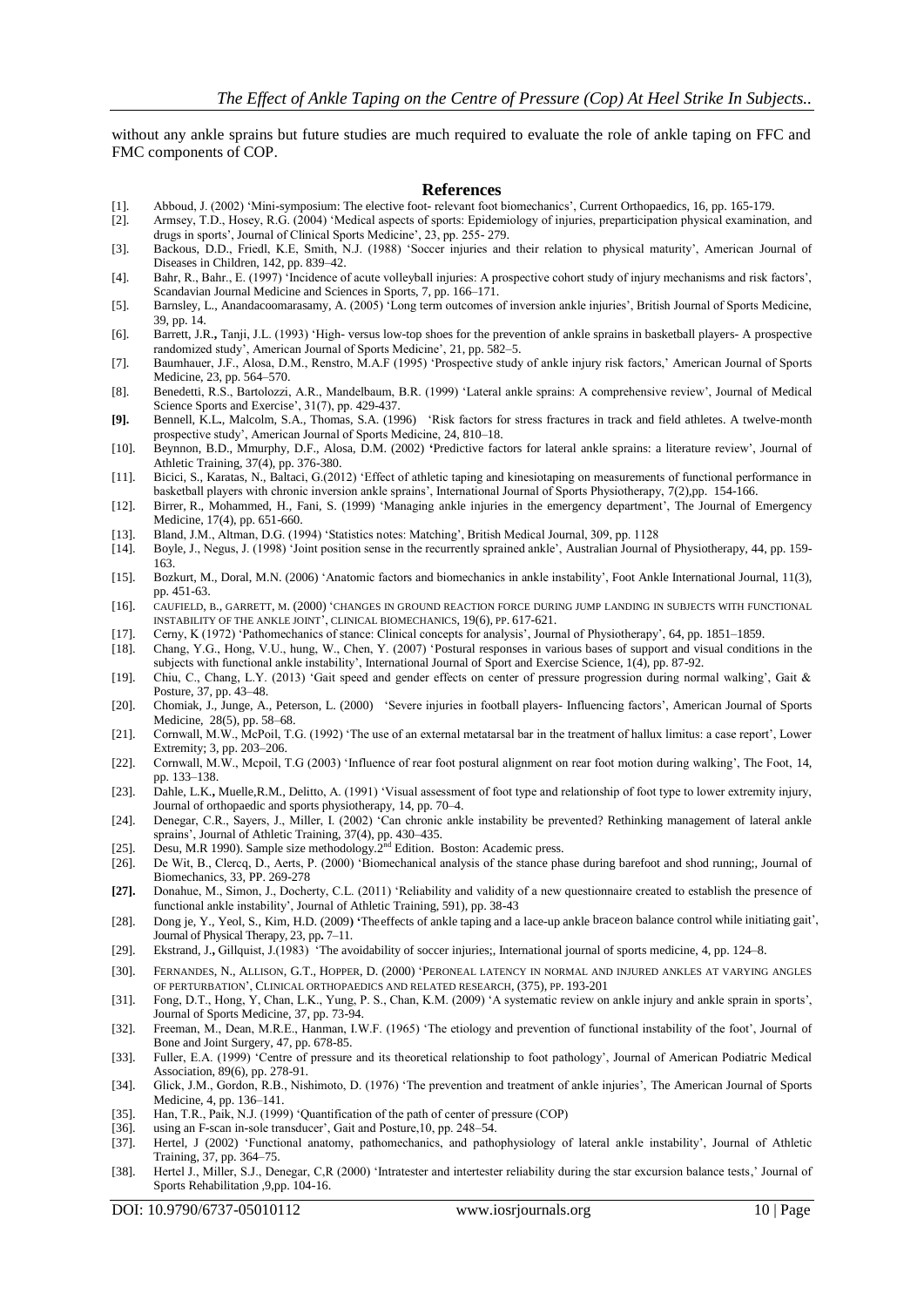- [39]. Hintermann, B (1999) 'Biomechanics of the unstable ankle joint and clinical implications', Medicine and Science in Sports and Exercise,' 31(7), pp 459-469.
- **[40].** Hopper, D., Allison, G., Fernandes, N., O Sullivan, L., Wharton, A. (1999) 'Reliability of the peroneal latency in normal ankles', Clinical Orthopaedics and Related Research, 11, pp. 159-165.
- [41]. Hubbard, T., Kaminski, T. (2002) 'Kinesthesia is not affected by functional ankle instability status, Journal of Athletic Training, 37(4), pp. 481-486.
- [42]. Jones, B.H.**,** Bovee, M.W., Harris, J.M. (1993) 'Intrinsic risk factors for exercise-related injuries among male and female army trainees; American Journal of Sports Medicine, 21, pp. 705–10.
- [43]. Karlsson, J., Andreasson, G.O. (1992) 'The effect of external ankle support in chronic lateral ankle joint instability', American Journal of Sports Medicine, 20, pp. 257–261.
- [44]. Kavounoudias, A., Roll, R., Roll, J.P. (2001) 'Foot sole and ankle muscle inputs contribute jointly to human erect posture regulation', The Journal of Physiology, 532, pp. 869–878.
- [45]. Knapik, J.J**.**, Sharp, M.A., Chervak, M. (2001) 'Risk factors for training-related injuries among men and women in basic combat training;, British Medical journal, 33, pp. 946–54.
- [46]. Lafond, D., Corriveau, H. (2004) 'Intrasession reliability of centre of pressure measures of postural steadiness in healthy elderly people, Journal of Physical Medicine and Rehabilitation, 85, pp. 896-901.
- [47]. Lardenoye, S., Theunissen, E.D., Cleffken, B. (2012) **'**The effect of taping versus semi-rigid bracing on patient outcome and satisfaction in ankle sprains: a prospective, randomized controlled trial', British Medical Journal, 13, pp. 81.
- [48]. Lin, S.I., Yang, W.C (2011) 'Effect of plantar desensitization on postural adjustments prior to step initiation', Gait & Posture, 34, pp. 451–456.
- [49]. MacWilliams, B.A., Armstrong, P.F. (2000) 'Clinical Applications of Plantar Pressure Measurement in Pediatric Orthopedics', American Journal of Sports Medicine, 2(5), pp. 143–150
- [50]. Magee, D.J (2002). Orthopaedic physical assessment. Missouri: Saunders Elsevier
- [51]. Mckay, G.D., Goldie, P.A., Payne, W.R., Oakes, B.W. (2001) 'Ankle injuries in basketball: injury rate and risk factors', British Journal of Sports Medicine, 35, pp. 103–108.
- [52]. [Mengiardi,](http://radiology.rsna.org/search?author1=Bernard+Mengiardi&sortspec=date&submit=Submit) B., Pfirrmann, C., Vinne, P. (2006) 'Medial Collateral Ligament Complex of the Ankle: MR Appearance in Asymptomatic Subjects', Radiology, 242, pp. 817-824.
- [53]. Meyer, P.F., Oddsson, L., Deluca, C.J. (1994) 'The role of plantar cutaneous sensation in unperturbed stance', Journal of Experimental Brain Research, 156, pp. 505–512.
- [54]. Mittlemeier, T.W.F., Morlock, M. (1993) 'Pressure distribution measurements in gait analysis: dependency on measurement frequency', Clinical Orthopaedics and related Research, (75), pp. 113-117
- [55]. Monaghan, K., Delahunt, E., Caulfield, B. (2006) 'Increasing the number of gait trial recordings maximizes intra-rater reliability of the coda motion analysis system', Gait and Posture, 25, pp. 303–315.
- [56]. Morley, J.B., Decker, .LM., Dierks, T., Blanke, D., French, J.A., Stergiou, N. (2010) 'Effects of varying amounts of pronation on the mediolateral ground reaction forces during barefoot versus shod running', Journal of Applied Biomechanics, 26(2), pp. 205-14.
- [57]. Mueller, K., Cornwall, M.W., McPoil, T.G. (1994) 'Effect of two contemporary tone-inhibiting ankle-foot orthoses on foot-loading patterns in adult hemiplegics', Physical Therapy, 76, pp. 217.
- [58]. Munteanu, S.E., Menz, H.B., Zammit, Z.B., Landorf, K. (2009) **'**Efficacy of intra-articular hyaluronan for the treatment of osteoarthritis affecting the first metatarsophalangeal joint of the foot (hallux limitus): study protocol for a randomized placebo controlled trial', Journal of Foot and Ankle Research, 2(2) ,pp. 1757-1786.
- [59]. M[URPHY](http://bjsportmed.com/search?author1=D+F+Murphy&sortspec=date&submit=Submit), D.F., C[ONNOLLY](http://bjsportmed.com/search?author1=D+A+J+Connolly&sortspec=date&submit=Submit), D.A.J.,BEYNNON, J. (2003) 'RISK FACTORS FOR LOWER EXTREMITY INJURY: A REVIEW OF THE LITERATURE', BRITISH JOURNAL OF SPORTS MEDICINE, 37, PP. 13-29
- [60]. Nelson, A. J., Collins, C., Lyard, E. E., Fields, S.K., Comstock, D. (2007). 'Ankle injuries among United States high school sports athletes', Journal of Athletic Training, 42, pp. 381-387.
- [61]. Nicol, K., Henning, E.M. (1978) 'Time-dependent method for measuring force distribution using a flexible mat as a capacitor', University Park Press, Baltimore, pp. 433–440.
- [62]. Nishikawa, T., Kurosaka, N., Yoshiya, S., Lundin, S.M., Grabiner, M.D. (2002) 'Effects of prophylactic ankle supports on pronation during gait', International Orthopaedics Journal, 26, pp. 381–385.
- [63]. Nyska, M., Shabat, S., Simkin, A., Neeb, M., Matan, Y., Mann, G. (2003) 'Dynamic force distribution during level walking under the feet of patients with chronic ankle instability', British Journal of Sports Medicine, 37, pp. 495–497.
- [64]. Olmstead, L. C., Vela, L. I., Denegar, C. R., Hertel, J. (2004) 'Prophylactic ankle taping and bracing: A number needed to treat and cost benefit analyses', Journal of Athletic Training, 39, pp. 95-100.
- [65]. Orchard, J.**,** Seward, H., McGivern, J. (2001) 'Intrinsic and extrinsic risk factors for anterior cruciate ligament injury in Australian footballers', American Journal of Sports Medicine, 29, pp. 196–200.
- [66]. [Orlin,](http://ptjournal.apta.org/search?author1=Margo+N+Orlin&sortspec=date&submit=Submit) M.N., [McPoil,](http://ptjournal.apta.org/search?author1=Thomas+G+McPoil&sortspec=date&submit=Submit) T.G. (2000) 'Plantar pressure assessment', Physical Therapy, 80 (4), pp. 399-409
- [67]. Patla, A., Frank, I., Winter, D. (1997) 'Assessment of balance control in the elderly: major issues, Physiotherapy Canada Journal, 42(2), pp. 89-97.
- [68]. Pijnenburg, A.C.M. (2000) 'Treatment of ruptures of the Lateral ankle ligaments: a meta-analysis', The Journal of Bone and Joint Surgery, 82(6), pp. 765.
- [69]. Queen, R.M., Abbey A.N., Wiegerinck J.I., Yoder J.C., Nunley J.A. (2010) 'Effect of shoe type on plantar pressure: A gender comparison', Gait and Posture, 31, pp. 18–22.
- [70]. Quigley, T.B., Cox, J., Murphy, J. (1946) 'Protective device for the ankle Journal of the American Medical Association', 123, pp. 924.
- [71]. Razak A.H.A., Zayegh, A., Begg R.K. (2012) 'Design and Simulation of a Wireless DAQ-IC for Foot Plantar Pressure', Proceeding of the Third International Conference on Intelligent Systems, Modelling and Simulation (ISMS). Kota Kinabalu, Malaysia. 8–10 February 2012. pp. 713–717.
- [72]. Ricard, M.D., Sherwood, S.M., Schulthies, S.S., Knight, K.L. (2000) 'Effects of tape and exercise on dynamic ankle inversion', Journal of Athletic training, 35(1), pp. 31–37
- [73]. Robbins, S., Waked, E., Rappel, R. (1998) 'Ankle taping improves proprioception before and after exercise in young men, British Journal of Sports Medicine, 29(4), pp**.** 242-247.
- [74]. Rocchi, L., Chiary, L., Horak, F.B. (2004) 'Psychiatry effects of deep brain stimulation and levodopa on postural sway in parkinson's disease', Journal of Neurology and Neurosurgery, 73, pp. 267 – 274.
- [75]. Rockar, P.A (1995) 'The subtalar joint: anatomy and joint motion,' Journal of Orthopedics and Sports Physiotherapy, 21, pp. 361– 372.